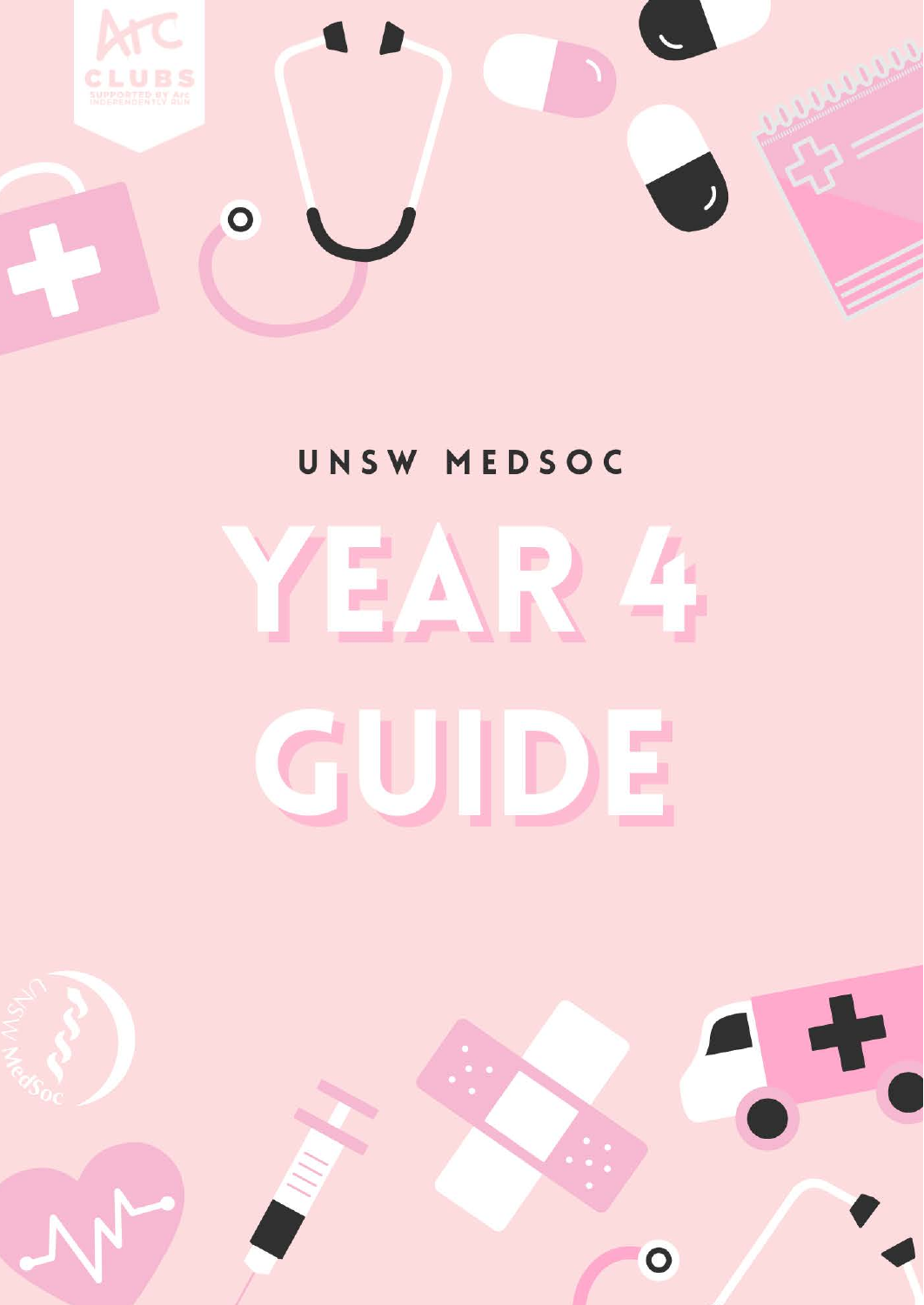

# **Table of Contents**

| <b>Introduction</b>                                  | 4  |
|------------------------------------------------------|----|
| <b>Acknowledgements</b>                              | 4  |
| <b>Overview</b>                                      | 5  |
| <b>Structure of 4th Year</b>                         | 6  |
| <b>Finding a Supervisor</b>                          | 7  |
| <b>ASSESSMENTS</b>                                   | 10 |
| Literature review                                    | 10 |
| <b>Project Manuscripts</b>                           | 11 |
| Seminar                                              | 11 |
| <b>3MT (3 Minute Thesis)</b>                         | 12 |
| Supervisor Mark                                      | 12 |
| <b>Ethics Approval Guide</b>                         | 13 |
| General overview of ethics approval                  | 13 |
| <b>General tips for interacting with supervisors</b> | 13 |
| How to get the most out of your year                 | 14 |
| Wellbeing                                            | 14 |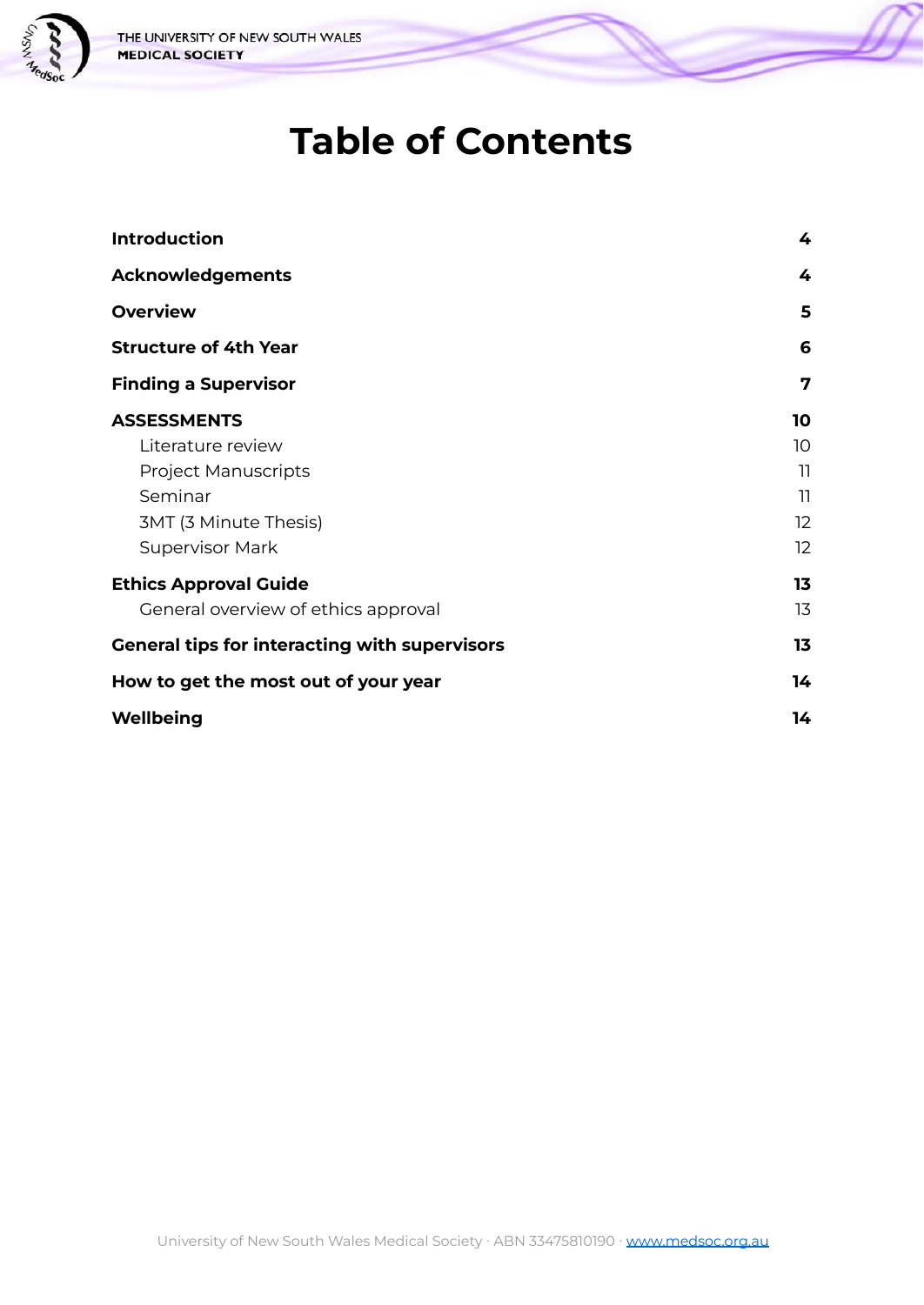

### <span id="page-2-0"></span>**Introduction**

Hello and welcome to the MedSoc Fourth Year Guide! Congratulations on officially completing half of your medical degree and we hope that this guide is useful for you in navigating your research year.

A massive thank you to the writers of this guide, particularly from those who had completed fourth year and took the time to pass on their wisdom. We hope that future teams will continue to improve and add to this guide every year.

If you have any questions, need any help or have any suggestions, please don't hesitate to get in touch with us or your Year Reps!

With warmest regards,

Josh Lowinger **Angela Xue** 

MedSoc President 2022 Medsoc VP External 2022

### <span id="page-2-1"></span>**Acknowledgements**

| Written in 2022 by | Josh Lowinger, Angela Xue, Joyce Wu, Angus Hall,   |
|--------------------|----------------------------------------------------|
|                    | Mevni Fonseka, Tina Nguyen, Sally Chung, Will Choy |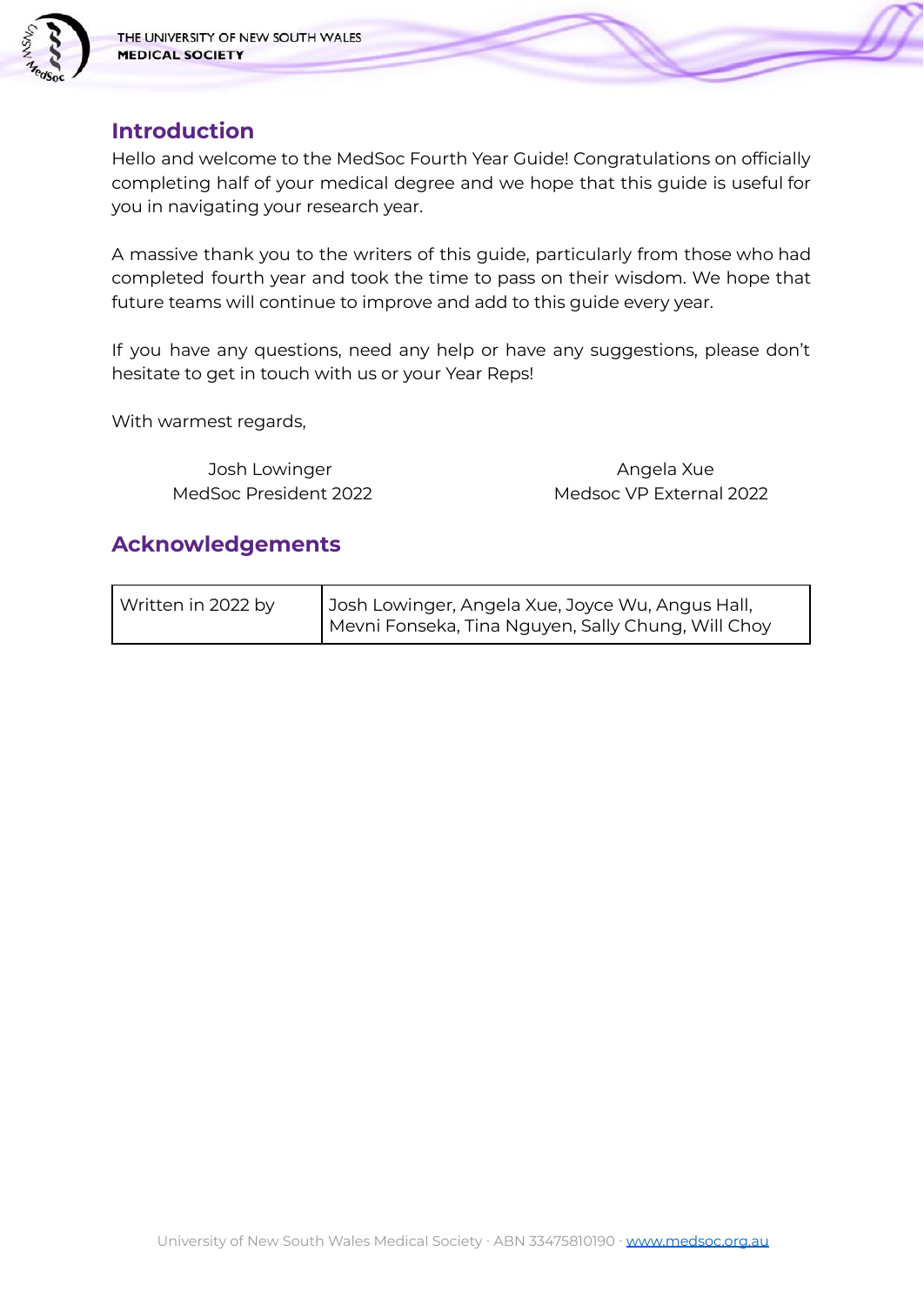

### <span id="page-3-0"></span>**Overview**

### **What is fourth year?**

- Fourth year is a year dedicated to research.
- An entire year dedicated to research is a \*lot\* of time, which gives you a great deal of flexibility in how you spend it. There is ample opportunity to do extra research projects (which can be useful to build your CV and leave good impressions on doctors within medical specialties you may wish to target in the future) outside your UNSW project, or even non-research clinical activities within your supervisor's specialty (for example, if your supervisor is a surgeon, you may be able to shadow them in theatre and learn/perform basic surgical skills such as suturing).
- Fourth year also presents a great opportunity to take the year a bit easier, go travelling (after COVID settles :P), pick up some new hobbies, or rediscover some old ones.

### **Difference between Honours and ILP**

- Honours is supposed to have more contact hours (but this depends on your supervisor, and most are happy with any hours as long as you are doing the work) and slightly more demanding assessments (longer research presentation with questions + longer final manuscript including a reflective section) + coursework starting from 2022.
- What exams contribute towards being considered for honours?
	- Your Phase One (Year 1 and 2) WAM must be above 65 in order for you to submit an Honours research proposal
	- This includes all EOCs, Prac exams, OSCE and your Portfolio
- For both Honours and ILP, the assessed components are a literature review (25%), a research presentation (15%), a final manuscript (50%), and a supervisor's mark (10%).
	- For Honours, the research presentation is a 6-minute talk combined with 4 minutes of questions. For ILP, the presentation is a three-minute thesis (3MT) with no questions.
		- For Honours question time, there tends to only be time for 2 or 3 questions, and so usually really obvious or predictable questions get asked. You can make a list of potential questions and have prepared answers for these.
- General Education Units
	- All ILP and Honours students must complete 2 General Education subjects → which often have the course code 'GEN….' in the online UNSW Handbook
	- Honours students must complete their Gen Ed coursework prior to beginning 4th Year, while ILP students can complete them over the course of their research yearGeneral coursework units offer a good opportunity to pursue interest areas, or to improve your overall WAM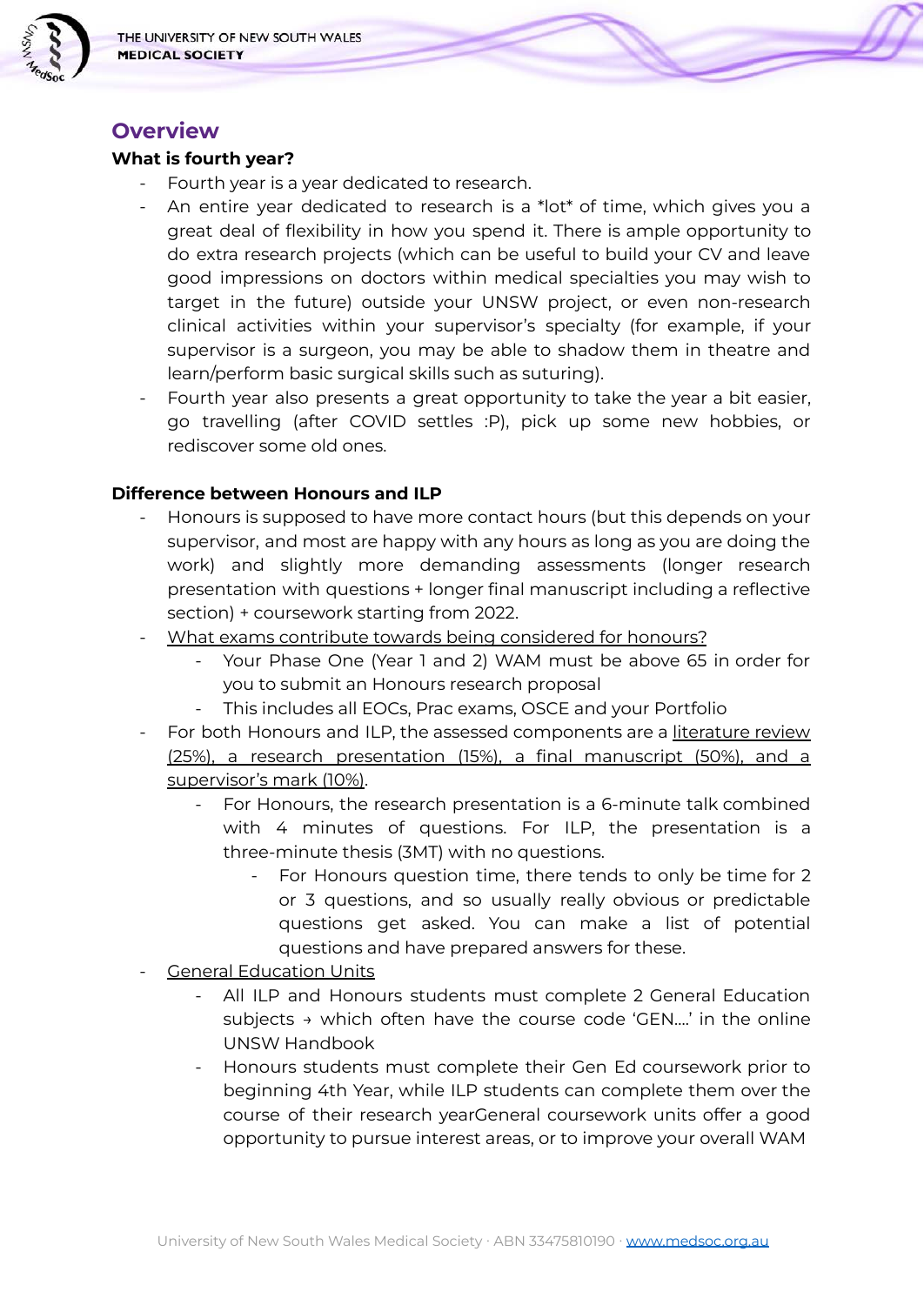

### <span id="page-4-0"></span>**Structure of 4th Year**

- Timetable as of January 30 2022
	- *○ Note this is highly modified due to delayed ICE clinical exams*

| 2021                          |      |                                      |                                                                                              |                  |                        |   |
|-------------------------------|------|--------------------------------------|----------------------------------------------------------------------------------------------|------------------|------------------------|---|
| <b>Date Week</b><br>Beginning | Week | <b>Year 3 Clinical Courtework</b>    | Year 4                                                                                       | Week             | Date Week<br>Beginning |   |
| 30 Aug                        | 1    |                                      |                                                                                              | 1                | 30 Aug                 |   |
| 6-Sep                         | 2    |                                      |                                                                                              | 2                | 6-Sep                  |   |
| 13-Sep                        | з    | As advised by Year 3 Convenors       | Work on literature review if time permitted                                                  | з                | 13-Sep                 |   |
| 20-Sep                        | 4    |                                      |                                                                                              | 4                | 20-Sep                 |   |
| 27-8ep                        | 5    |                                      |                                                                                              | 5<br>6           | 27-Sep                 |   |
| 4-Oct                         | 6    | Online Tutorial #1 (04/11/21, 7pm)   |                                                                                              |                  | 4-Oct                  |   |
| $11$ -Oct                     | 7    |                                      |                                                                                              | 7                | $11$ -Oct              |   |
| 18-Oct                        | 8    |                                      |                                                                                              | а                | 18-Oct                 |   |
| 25-Oct                        | 9    |                                      |                                                                                              | 9                | 25-Oct                 |   |
| 1-Nov                         | 10   |                                      |                                                                                              | 10               | 1-Now                  |   |
| 8-Nov                         | 11   |                                      | Self-awareness, positionality & reflexive health care (11/11/21)                             | 11               | 8-Nov                  |   |
|                               |      | 2022                                 |                                                                                              |                  |                        |   |
| Date Week<br><b>Beginning</b> | Week | ILP                                  | <b>BSo(Med) Hone</b>                                                                         | Wook             | Date Wook<br>Beginning |   |
| 14-Feb                        | 1    |                                      | Induction (14/02/22, 7pm)                                                                    |                  | 14-Feb                 |   |
| $21 -$ Feb                    | 2    |                                      | Milestone and Expectation Report (25/02/22, 10am)                                            |                  | 21-Feb                 |   |
| 28-Feb                        | з    |                                      |                                                                                              |                  | 28-Feb                 |   |
| 7-Mar                         | 4    |                                      |                                                                                              | dria             | 7-Mar                  |   |
| 14 Mar                        | 5    |                                      |                                                                                              | day/TBA          | 14-Mar                 |   |
| 21-Mar                        | 6    |                                      |                                                                                              |                  | 21 Mar                 |   |
| 28-Mar                        | 7    |                                      |                                                                                              |                  | 28-Mar                 |   |
| 4-Apr                         | 8    |                                      | Literature Review (04/04/22, 10am)                                                           |                  | 4-Apr                  |   |
| 11-Apr                        | 9    |                                      |                                                                                              |                  | 11-Apr                 | ဦ |
| 18-Apr                        | 10   |                                      |                                                                                              | 10               | 18-Apr                 | õ |
| 25 Apr                        | 11   |                                      | P2 Clinical Intensive (5 days)                                                               | 11               | 25-Apr                 |   |
| 2-May                         | 12   |                                      |                                                                                              |                  | 2-May                  |   |
| 9-May                         | 13   |                                      |                                                                                              |                  | 9-May                  |   |
| 16-May                        |      | <b>Broak</b>                         |                                                                                              |                  | 16-May                 |   |
| 23-May                        | 14   |                                      | Online Tutorial #2 (23/05/22, 7pm)                                                           |                  | 23-May                 |   |
| 30-May                        | 15   |                                      | Progress Report (30/05/22, 10am)                                                             | day/TBA clinical | 30-May                 |   |
| 6-Jun                         | 16   |                                      |                                                                                              |                  | 6-Jun                  |   |
| 13-Jun                        | 17   |                                      |                                                                                              |                  | 13-Jun                 |   |
| 20 Jun                        | 18   | P2                                   |                                                                                              |                  | 20-Jun                 |   |
| 27-Jun                        | 19   |                                      | <b>Flexi Week</b>                                                                            | 19               | 27-Jun                 |   |
| 4-Jul                         | 20   |                                      | P2 Clinical Assessment                                                                       | 20               | 4-Jul                  |   |
| $11 -$ Jul                    | 21   |                                      |                                                                                              | 21               | $11 -$ Jul             |   |
| 18-Jul                        | 22   |                                      | Ethical frameworks and principles in Aboriginal & Torres Strait Islander research (workshop) | 22               | 18-Jul                 |   |
| 25-Jul                        | 23   |                                      |                                                                                              | 23               | 25-Jul                 |   |
| 1-Aug                         | 24   |                                      | Online Tutorial #3 (01/08/22, 7pm)                                                           | 24               | 1-Aug                  |   |
| 8-Aug                         | 25   |                                      | Collaboration in Aboriginal & Torres Strait Islander research (workshop)                     | 25               | 8-Aug                  |   |
| 15 Aug                        | 26   |                                      |                                                                                              | 26               | 15 Aug                 |   |
| 22 Aug                        | 27   | Online Tutorial #4.1 (22/08/22, 7pm) |                                                                                              | 27               | 22 Aug                 |   |
| 29 Aug                        |      |                                      | <b>Broak</b>                                                                                 |                  | 29 Aug                 |   |
| 5-Sep                         | 28   | Project Manuscript (06/09/22, 10am)  |                                                                                              | 28               | 5-Sep                  |   |
| 12-8ep                        | 29   |                                      |                                                                                              | 29               | 12-Sep                 |   |
| 19-8ep                        | 30   | 3MT (18/09/22 - 23/09/22)            | Online Tutorial #4.2 (19/09/22, 7pm)                                                         | 30               | 19-Sep                 |   |
| 26-8ep                        | 31   |                                      |                                                                                              | 31               | 26-Sep                 |   |
| 3-Oct                         | 32   | <b>BREAK</b>                         | Project Manuscript (04/10/22, 10am)                                                          | 32               | 3-Oct                  |   |
| 10-Oct                        | 33   |                                      |                                                                                              | 33               | $10$ -Oct              |   |
| $17$ -Oct                     | 34   |                                      | Final Seminar (17/10/22 - 21/10/22)                                                          | 34               | $17$ -Oct              |   |
| 24-Oct                        | 1    |                                      |                                                                                              | 1                | 24-Oct                 |   |
| 31-Oct                        | 2    | CTC is mendatory                     |                                                                                              |                  | 31-Oct                 |   |
| 7-Nov                         | з    |                                      |                                                                                              |                  | 7-Nov                  |   |
| 14-Nov                        | 4    |                                      |                                                                                              | 4                | 14-Nov                 |   |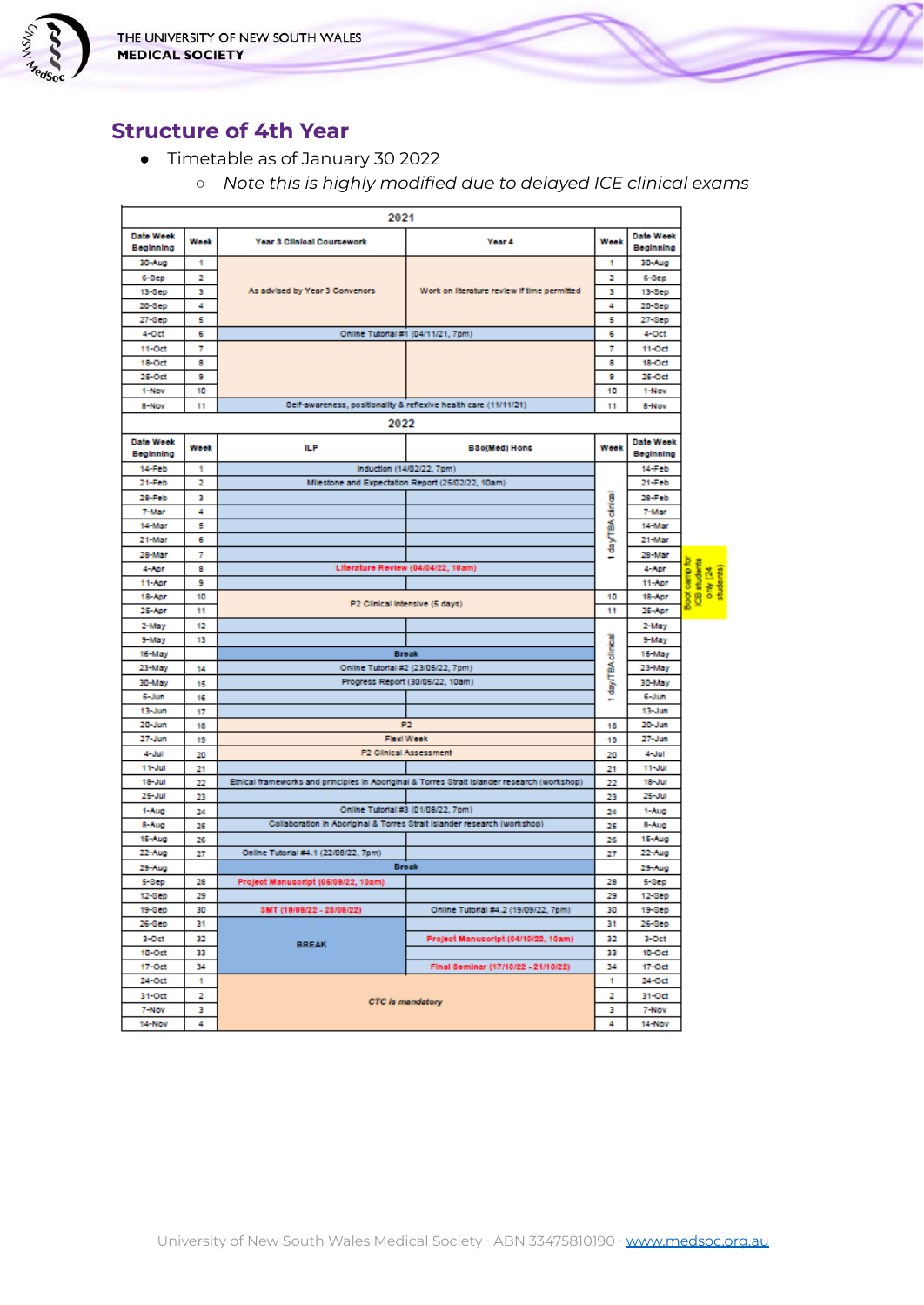

### <span id="page-5-0"></span>**Finding a Supervisor**

- **The Search**
	- Places you can find supervisors
		- Spreadsheet available on UNSW website arranged by year
			- https://medprogram.med.unsw.edu.au/supervisors
	- Any UNSW affiliated doctor/researcher will suffice Faculty currently working towards including conjoints as well
		- Search doctors in the area you wish to do research in e.g. 'oncologists St Vincents' or the area of interest and unsw e.g. oncologists UNSW
		- Often you will find their research page with UNSW which will have their contact details
		- Sometimes you will find a website for their private rooms that will often have whether they are UNSW affiliated in the about us section.
		- Try to find their UNSW affiliated email before contacting them at private rooms.
		- Linkedin can also be helpful for contacting supervisors

### **- Preparation**

- Before reaching out to a supervisor do some research into their specific area, namely their own research and papers they have recently published.
- Think critically about what you want to achieve and what type of project you would be interested in in your ILP/Honours year as this is good to include when you reach out. E.g.
	- Sharpen your research skills
	- Learn proper data analysis techniques
	- Gain experience in RCTs, observational studies etc

### **- Reaching out**

- Email is a good first option. Some very busy supervisors may be unresponsive and for these you may try contacting them via their current research students (students from the year above yours). LinkedIn has also worked.
- When you contact them, you should mention something insightful you liked about one of their previous projects and why you think it is interesting/ why you want to contribute to it.
- Also make clear your goals for the year and why specifically you are interested in their work.
	- E.g. groundbreaking research, clinical experience, data skills etc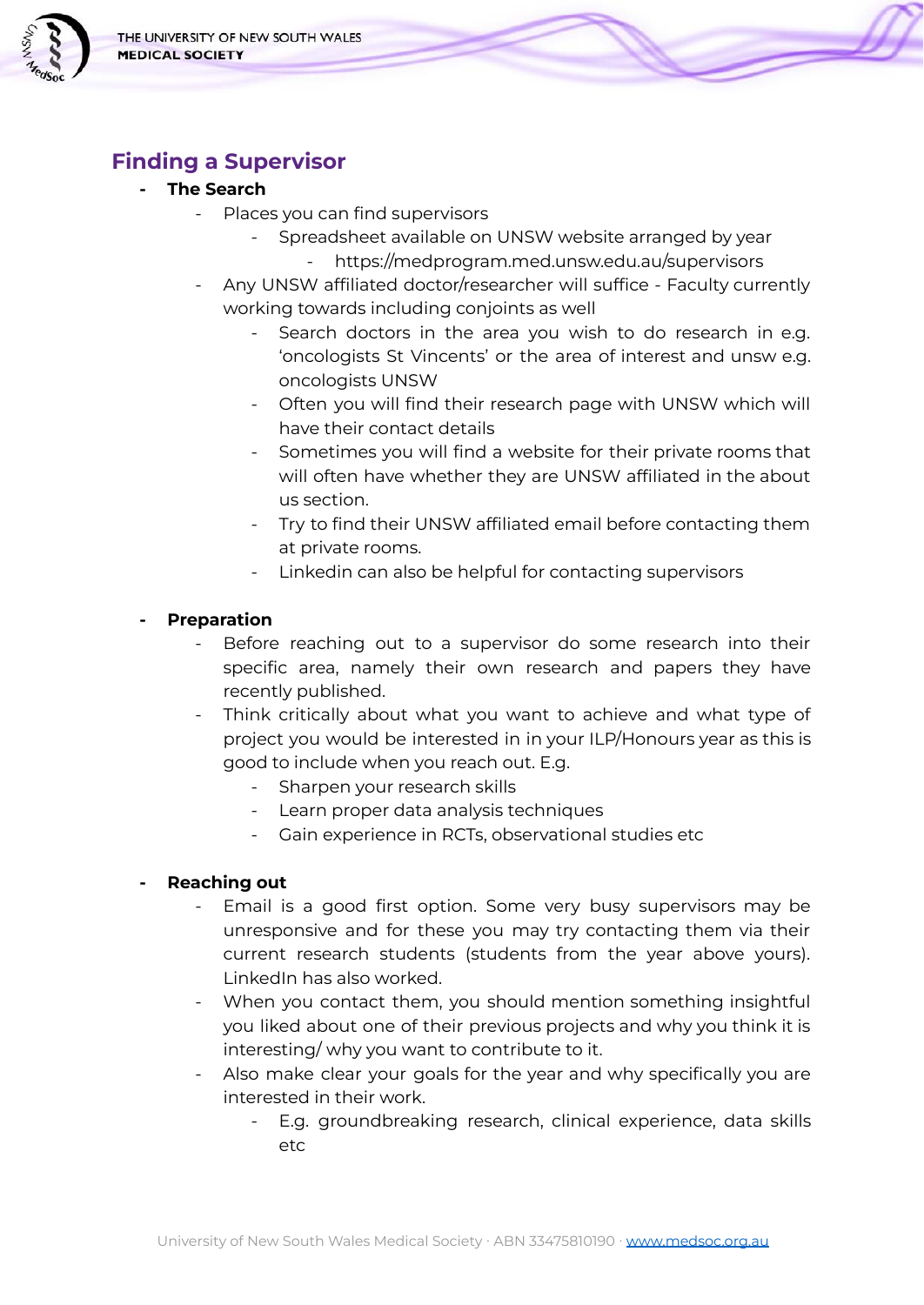

- Ask to meet either in person or via zoom to discuss their work, your goals and whether you would be suited to work together.
- Include a curriculum vitae (CV) focusing on leadership positions, previous work opportunities, clinical experience and research experience
	- For most students this is minimal so don't worry but it is good to include
- Some supervisors will ask for your academic transcript and sometimes a piece of academic writing so don't be put off if this happens. A good idea is to use a previous phase 1 assignment that you did well in.
- Some supervisors only take honours students
	- Make it clear what stream you are undertaking in your research year.

### **- The Meeting**

- Come up with some questions you want to ask your supervisor:
	- Base some of these on the supervisors work
		- E.g. I have noticed you focused your research on \_\_\_ type of trial in \_\_\_ area. Is that something I would be able to work on and in what capacity would that be
	- Ask what experience they have with supervising UNSW students in the past as it is easier to work with a supervisor that has already gone through this process
		- Don't worry if they haven't, the faculty makes the process very simple for students.
		- If they haven't offer for them to talk to Greg if they have any issues or concerns about the commitment
	- Establish some expectations
		- Where you would be working
		- How much you would be working
			- ILP
			- Honours
		- How much support would you have with the paper
	- Ask whether there will be clinical exposure
		- Often supervisors have their own clinics that they would be happy for you to sit in on and partake in if you are interested

### **- Tips on choosing a supervisor/project**

- Within a speciality you are interested in pursuing in the future.
- Supervisors who are known to be good based on feedback from previous students.
- Projects whose hours and requirements are suited to you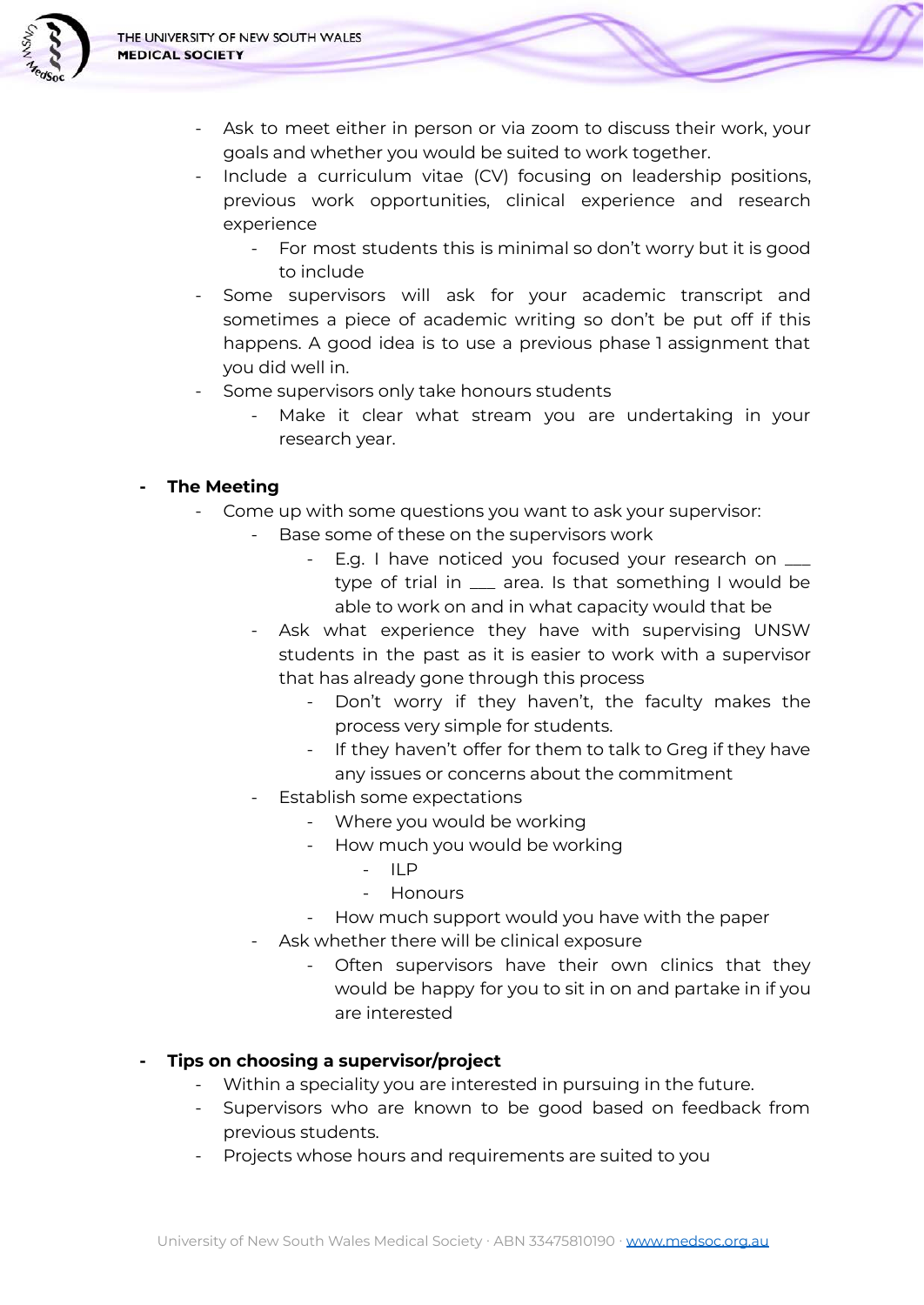

- Think about what your goals are for 4th year and align these with a project and supervisor that suits you
- Start looking early
- Don't put all of your eggs in one basket
	- Things don't always work out so have some backups, and interview for multiple projects.
- **Template email for emailing supervisors in Phase 2 guide**

Hi, My name is Hyerim Suh, currently a 3rd year medical student from UNSW. I am currently looking for an Honours research project, and since I've had an ongoing interest in oncology research I was wondering if you were taking any students this year for research projects?

I've read your paper on [TITLE] and it seems like the type of research I would be keen to become involved in.

I know you are likely very busy, might it be possible to meet in the next 2-3 weeks? You are the top choice for a supervisor, and I would appreciate the opportunity to work with you next year.

### **Optional**

I've had previous research experience in working with Professor [X] on the research project [Y] as well as Prof [A] on [B] under a summer research scholarship. But I am interested in develop [Z] skills. Attached is my academic transcript and resume for your reference.

Thank you very much, Hyerim Suh (UNSW Medical student)

- Rural ILP/Hons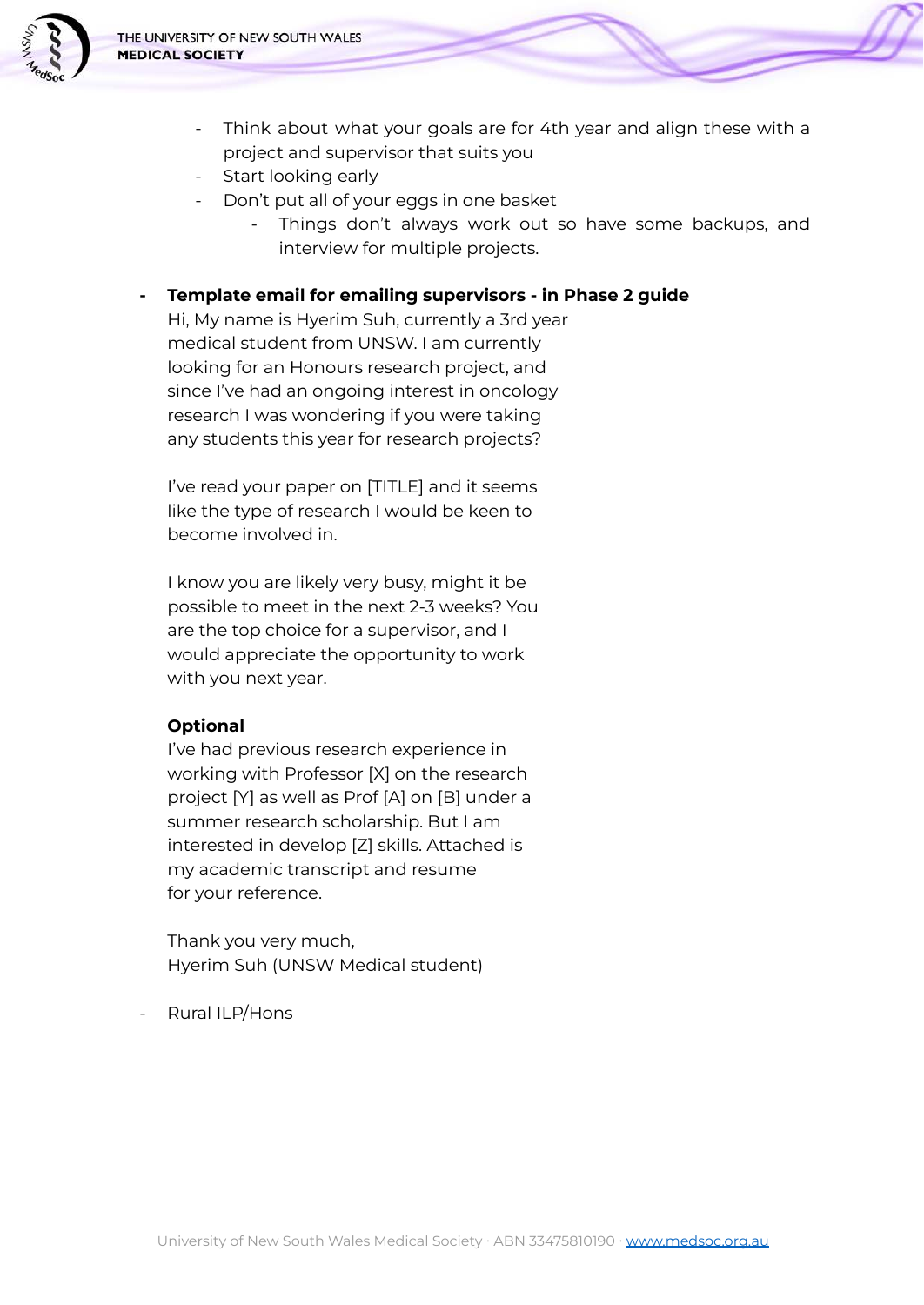

### <span id="page-8-0"></span>**ASSESSMENTS**

### <span id="page-8-1"></span>**Literature review**

- **What is a Literature Review?**
	- Moodle Links (Useful)
		- Instructions to Authors:
			- [https://moodle.telt.unsw.edu.au/pluginfile.php/6286793/mod\\_r](https://moodle.telt.unsw.edu.au/pluginfile.php/6286793/mod_resource/content/6/Instructions%20to%20Authors%20-%20literature%20review.pdf) [esource/content/6/Instructions%20to%20Authors%20-%20liter](https://moodle.telt.unsw.edu.au/pluginfile.php/6286793/mod_resource/content/6/Instructions%20to%20Authors%20-%20literature%20review.pdf) [ature%20review.pdf](https://moodle.telt.unsw.edu.au/pluginfile.php/6286793/mod_resource/content/6/Instructions%20to%20Authors%20-%20literature%20review.pdf)
			- How to Write a Literature Review: [https://moodle.telt.unsw.edu.au/pluginfile.php/6286792/mod\\_r](https://moodle.telt.unsw.edu.au/pluginfile.php/6286792/mod_resource/content/6/How%20to%20Write%20a%20Literature%20Review%20for%20Year%204%20Medicine.pdf) [esource/content/6/How%20to%20Write%20a%20Literature%20](https://moodle.telt.unsw.edu.au/pluginfile.php/6286792/mod_resource/content/6/How%20to%20Write%20a%20Literature%20Review%20for%20Year%204%20Medicine.pdf) [Review%20for%20Year%204%20Medicine.pdf](https://moodle.telt.unsw.edu.au/pluginfile.php/6286792/mod_resource/content/6/How%20to%20Write%20a%20Literature%20Review%20for%20Year%204%20Medicine.pdf)
	- Brief Summary
		- The literature review is meant to provide a 'justification' for your later research project, and should total 2500 words in length
		- You are meant to present a summary of all past available literature on a given subject, showing that there is a gap in our knowledge in a given area which your project will subsequently fill
	- Structure
		- Introduction (this is the bulk of the review  $\rightarrow$  and it is worth splitting into subsections)
		- Hypothesis and Aims or Research Questions (you are not married to these over the year, and they will change naturally as your project progresses)
		- Methodology (study design) (as above)
		- Reference List (use Endnote)
	- Tips for Research and Writing
		- The key is to start as broad as possible, to gain an idea of the big 'issues' or 'contentions' within your subject amongst the scientific community
		- Once you have an understanding of the key subject areas, focus in from them to determine some specific search/MeSH terms for your database searches
		- It is good to rely on your supervisor for help  $\rightarrow$  they may be able to save you some time and point you in the right direction as they are 'experts' in the field
		- Use EndNote from the get go  $\rightarrow$  import the full results of search terms into separate folders on EndNote, and title them 'Title Screen', 'Abstract Screen' etc. Use EndNote to filter down papers in this way based on their relevance and quality. It is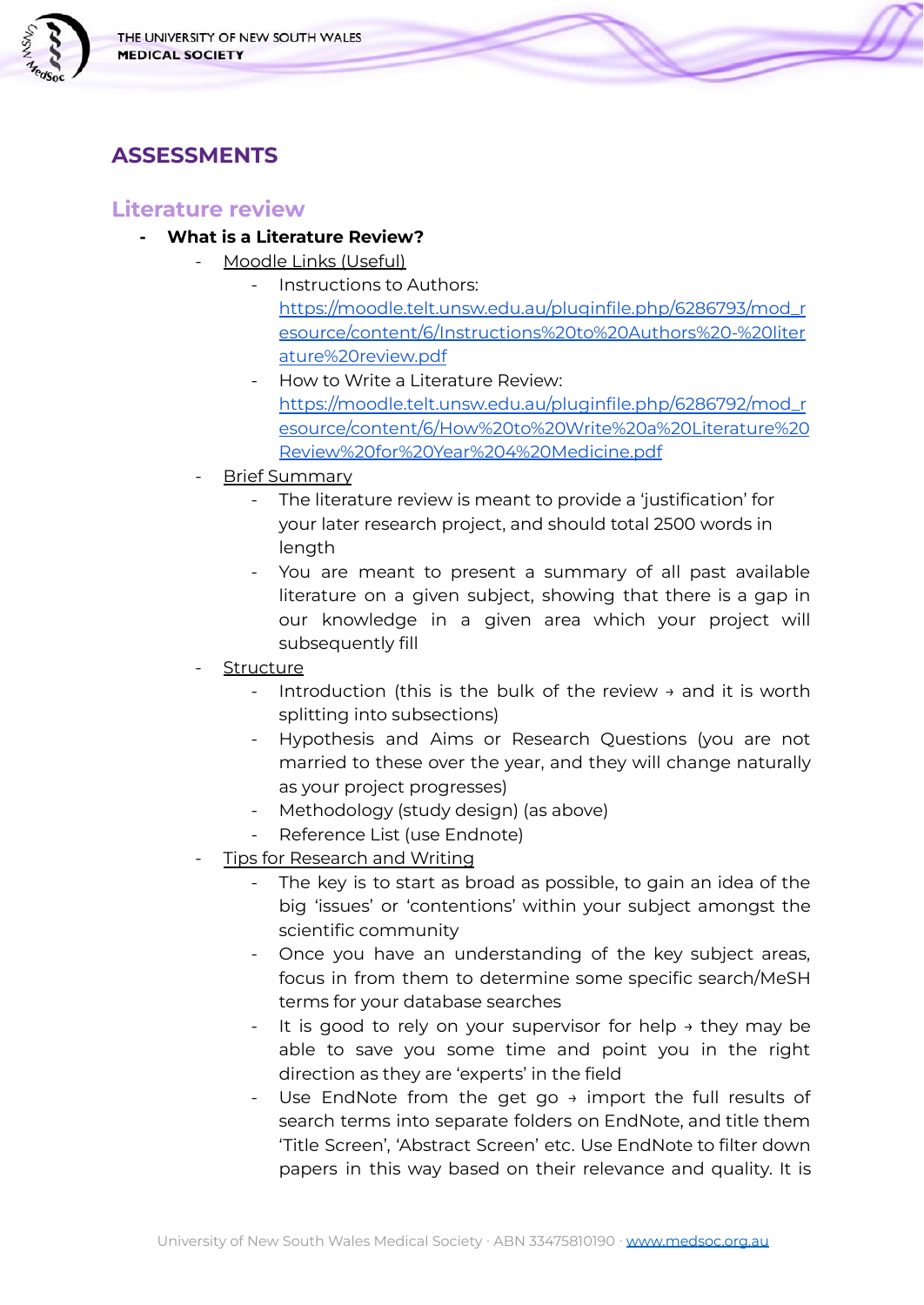

much quicker to do this in EndNote. This will also save you time with referencing.

- Recommended timeline of drafts
	- Don't waste eons on it
	- Take a week or two to organise your research strategy
	- Spend a month searching the big databases  $\rightarrow$  narrowing down from titles → abstracts → full papers and making notes on these
	- It's important to be thorough and to make sure you've marked off the 'keystone' papers in your field → the ones which are seen as the big boppers in terms of findings / progressing understanding in the area → worth asking supervisors about these
	- Budget around a month writing
	- Try get some sort of draft to your supervisor a couple of weeks before hand → supervisors will vary, but their feedback is generally pretty useful
		- You're 'allowed' two supervisor drafts, but this is very discretionary
		- Try and get drafts from other people in the research team / co-supervisors etc.
- **Literature Review Exemplars and Marking Criteria**
	- MedConnex Examples:
		- https://www.medconnex.com.au/resources/categories/68/
	- Criteria (which Greg will go over in a Q&A):
		- Included in Moodle Guides

### <span id="page-9-0"></span>**Project Manuscripts**

- Greg has excellent guides for this
- Weekly Q&A always available
- Exemplars available
- Would advise starting this early and not waiting until last minute (Greg recommends 6 weeks but you may want to start earlier if you aren't the fastest writer)
- Can reuse parts of literature review, Turnitin numbers for this will not be looked at (in fact, Greg is the only one who checks)
- Scrutinise the marking criteria
- Can get 2x feedback from your supervisor

### <span id="page-9-1"></span>**Seminar**

### *(Only for Honours students)*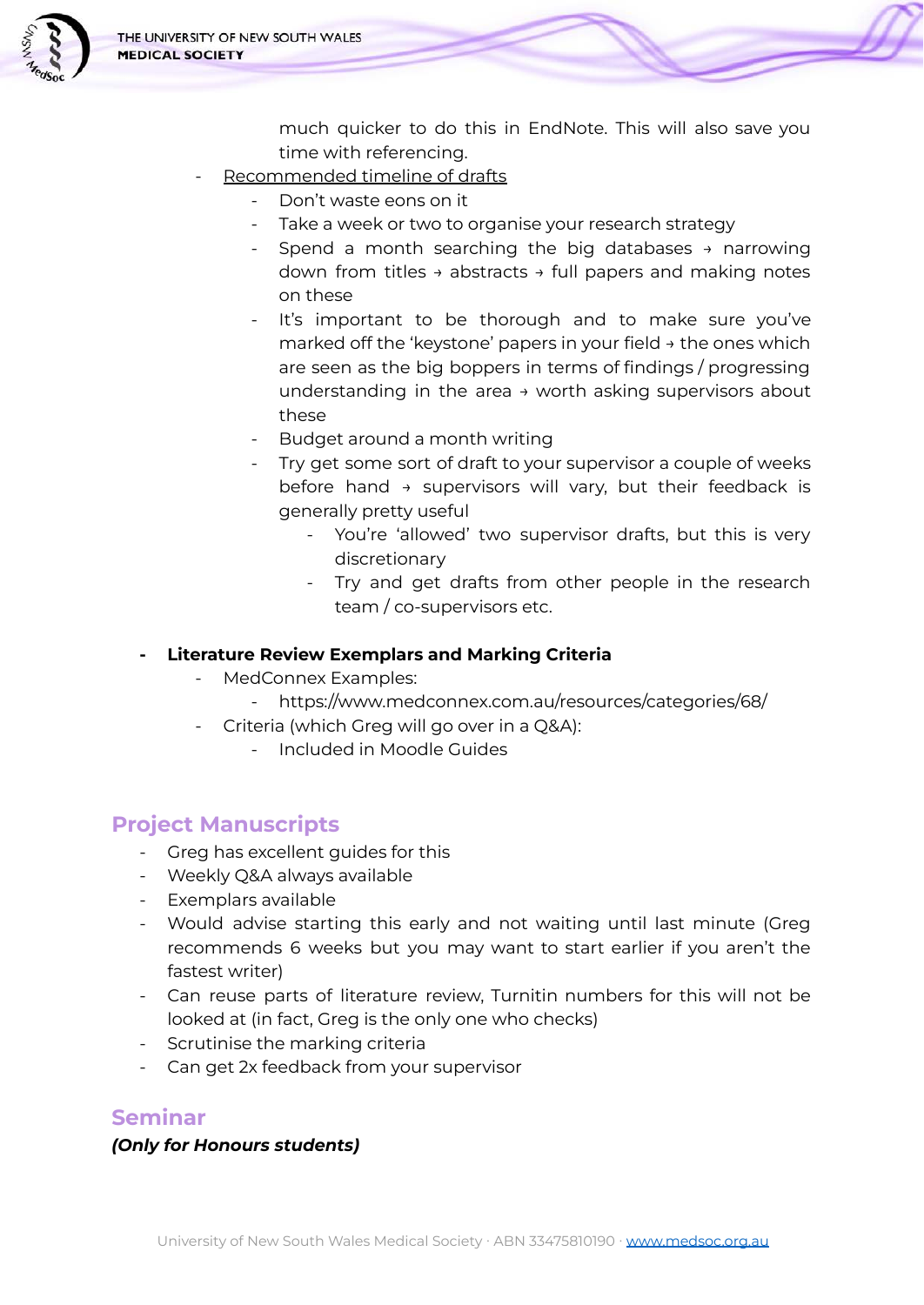

### <span id="page-10-0"></span>**3MT (3 Minute Thesis)**

### *(Only for ILP students)* **What is a 3MT?**

A 3MT is a 3 minute presentation with only 1 presentation slide. No questions will be asked following the presentation. Although it sounds simple, it's quite challenging to present your project in a concise yet interesting way.

Fun fact, the 3MT is actually a competition developed by The University of Queensland!

### **Summary**

- The 3MT is a brief presentation of your project with the main aim of getting your audience interested in your project
- General structure: Introduction, study design/methodology, results, discussion/future implications

#### **Tips**

- Make your 3MT talk interesting in some way, whether it's with humour, a metaphor, an interesting
- It's better to have a simple yet interesting/eye-catching presentation slide, minimise the amount of text you use
- As obvious as it sounds, make sure that your 3MT is within 3 minutes
- Practice your 3MT with peers to ensure it's understood by a person who isn't knowledgeable in your field of specialty

#### **Resources**

- Greg provides good resources holds a seminar and provides some documents on Moodle
- Watch some 3MTs on youtube to get a better understanding and for some inspiration
- Ask if your supervisor has any exemplars for 3MT slides

### <span id="page-10-1"></span>**Supervisor Mark**

The supervisor mark is, as obvious as it sounds, the mark that your supervisor gives you for your participation and progress over the year. It contributes to 10% of your overall year 4 mark.

Greg has the marking criteria on Moodle for your supervisor mark.

Generally, it's hard to predict what mark your supervisor will give you. But it'd be safe to assume that they'd like you to complete your project milestones relatively on time, contribute to other research projects if they offer any, and show up to any clinics they invite you to.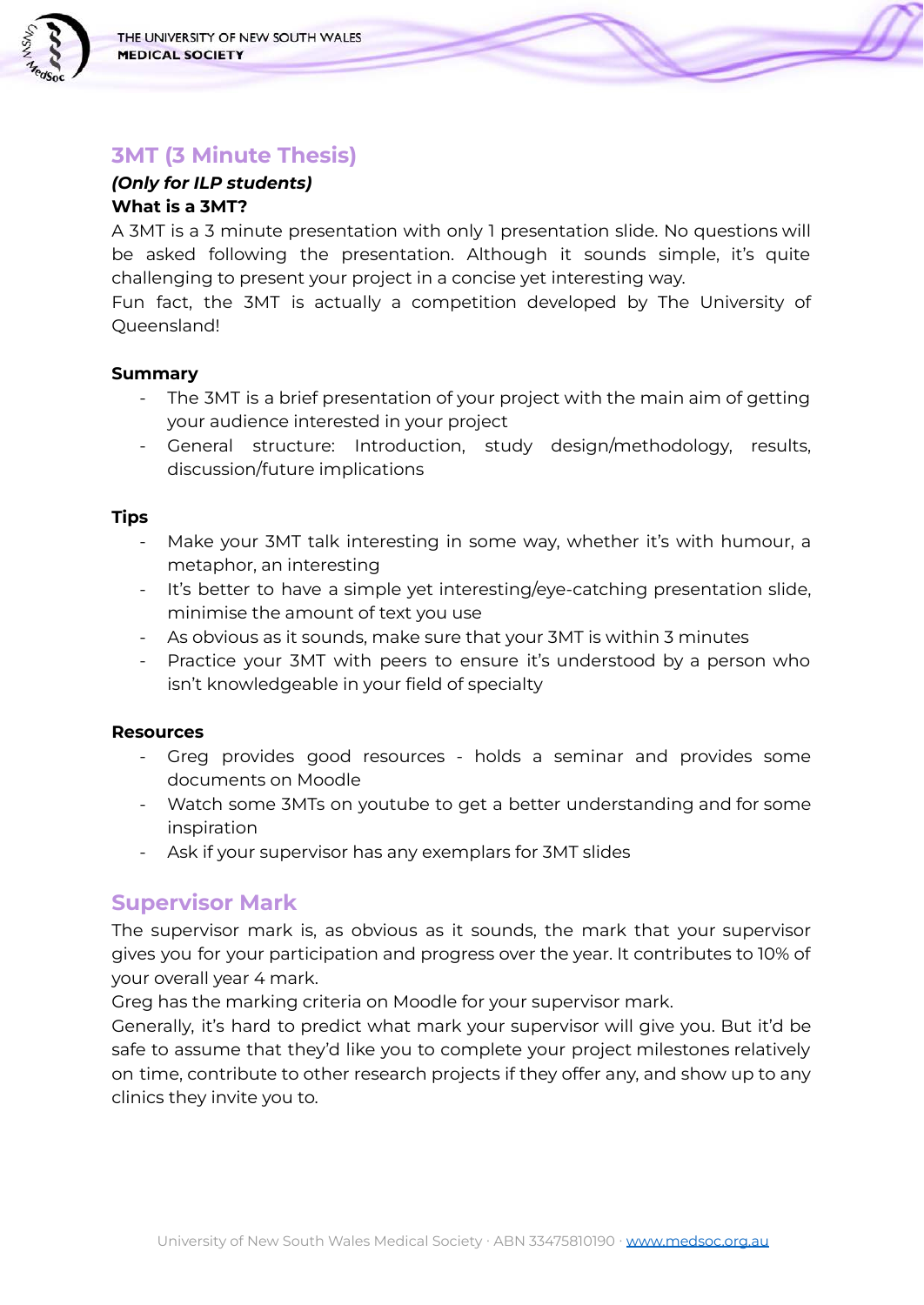

### <span id="page-11-0"></span>**Ethics Approval Guide**

For most students and projects, the ethics approval will be completed by your supervisor or others in the research team before Year 4 starts. But for those who are contributing to submitting the ethics approval for their project, this will be a general guide for that process.

### <span id="page-11-1"></span>**General overview of ethics approval**

- 1. Register for a REGIS account We would recommend registering with your unsw email, as it's required later in the SSA form on REGIS.
- 2. Figure out which LHD/HREC to apply to, based on where the study is being conducted
- 3. Search for their website to find relevant information Eg. SESLHD:

[https://www.seslhd.health.nsw.gov.au/services-clinics/directory/research-ho](https://www.seslhd.health.nsw.gov.au/services-clinics/directory/research-home/ethics) [me/ethics](https://www.seslhd.health.nsw.gov.au/services-clinics/directory/research-home/ethics)

SWSLHD: <https://www.swslhd.health.nsw.gov.au/ethics/> UNSW: [https://research.unsw.edu.au/recs/human-research-ethics-home,](https://research.unsw.edu.au/recs/human-research-ethics-home) etc.

- a. How to apply
- b. Which ethics risk committee to apply to There's different levels of risk involved with research projects so it's best to ask your supervisor and/or find the classifications based on the LHD/HREC

Eg[.https://www.seslhd.health.nsw.gov.au/services-clinics/directory/res](https://www.seslhd.health.nsw.gov.au/services-clinics/directory/research-home/ethics/low-risk-and-negligible-risk-research) [earch-home/ethics/low-risk-and-negligible-risk-research](https://www.seslhd.health.nsw.gov.au/services-clinics/directory/research-home/ethics/low-risk-and-negligible-risk-research)

- 4. Register project
- 5. Apply for both HREA and SSA approval Note: SSA approval can only occur after HREA approval

For more information, check out this link for the full Ethics Approval Guide: [https://docs.google.com/document/d/1EJ0tQHQaV3DnF48zysEKwwspL1jawNCpjg](https://docs.google.com/document/d/1EJ0tQHQaV3DnF48zysEKwwspL1jawNCpjgNU8G0afsQ/edit?usp=sharing) [NU8G0afsQ/edit?usp=sharing](https://docs.google.com/document/d/1EJ0tQHQaV3DnF48zysEKwwspL1jawNCpjgNU8G0afsQ/edit?usp=sharing)

### <span id="page-11-2"></span>**General tips for interacting with supervisors**

- Email your supervisor around 1-2 weeks before 4th year starts to organise an initial meeting - either online or in person
- Conversations to have at the beginning of the year
	- Ask about what is expected from you with your project, face to face learning opportunities (such as clinics) and other areas
	- If you do have other commitments during the year (such as work), let them know at the beginning of the year so you can work on a compromise with them - they could either not mind or you'd offer to have longer work days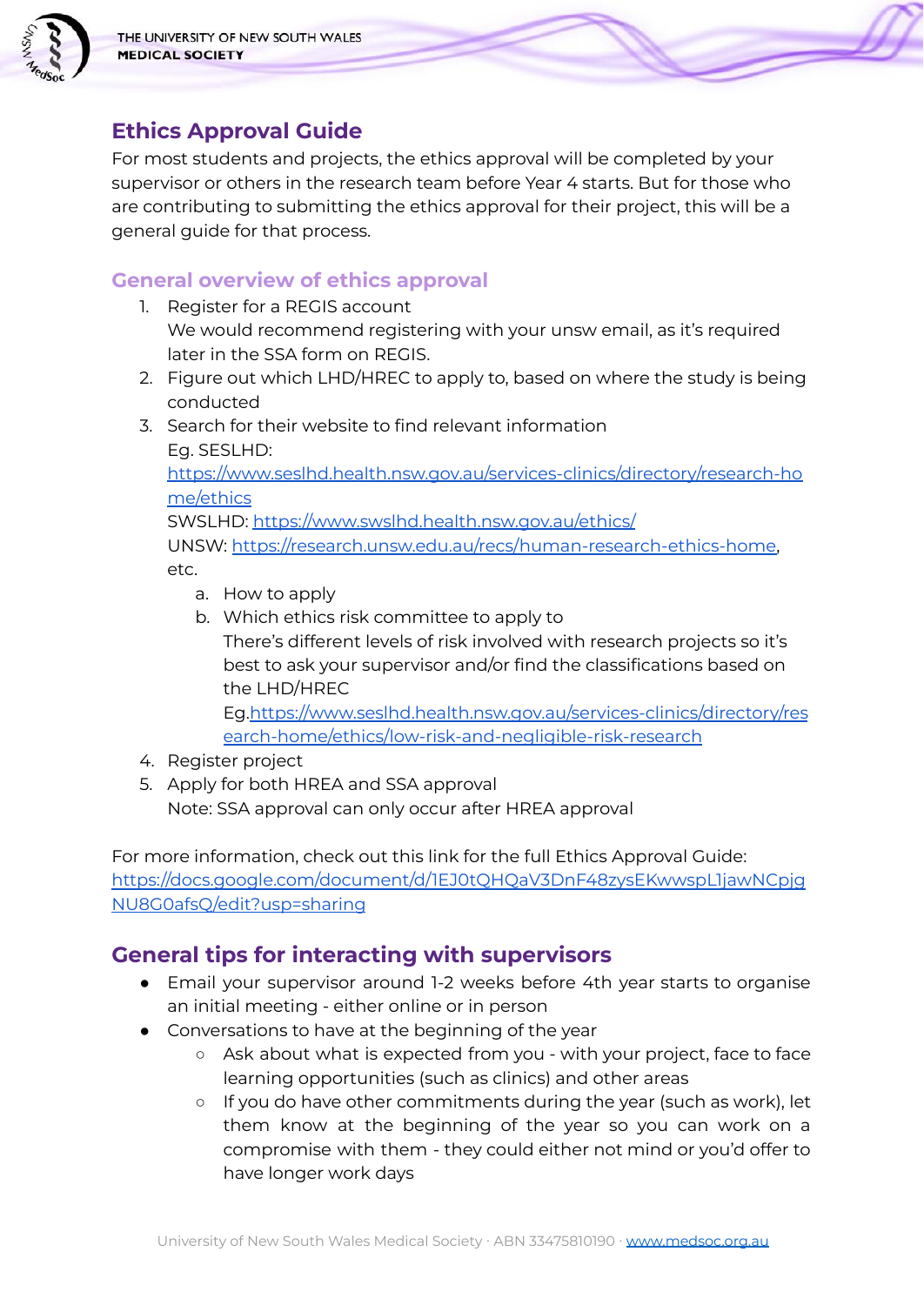

- Try to set up regular meetings initially because you'll need more guidance about what your project is about, how to complete your project and advice about your literature review
- Establish what is the best method of communication for them email, text message or both
- Ask whether you can shadow your supervisors at the hospital, then ask for their timetable for the hospital
- Clinicians are generally very busy, so wait up to a business week to send a second email
	- Note: sometimes the supervisors will not see your email
- Take initiative on organising meetings and asking about anything you're unsure about
- Show up on time to any meetings and clinical activities
	- Supervisors can often show up a bit late due to other commitments but it's better for you to wait for them
- If your supervisor is quite unresponsive and unhelpful, PLEASE contact Greg (Course convenor) about the situation and he will certainly try to help you - even if it means finding you a new supervisor

### <span id="page-12-0"></span>**How to get the most out of your year**

- Clinical exposure
	- Generally can go to theatres, clinics, MDTM (multi-disciplinary team meetings), whatever your supervisor does (keep in mind COVID restrictions)
	- Try to remember that your project is your priority this year
- Take a good break and enjoy this year, you will never have another year-long holiday again
- Pick up some hobbies and travel if you can
- Depending on the supervisor, you can be in hospital for 0 days per week or 5 days per week from 9-5; most are pretty flexible and it is generally agreed that 2-3 days of engagement per week is an excellent feat
- Don't compare your progress with other people's progress everyone's project and experience will be vastly different
- I would recommend thinking about how much things are worth in the grand scheme of everything (lit review - 25%, seminar - 15%, manuscript - 50%, supervisor mark - 10%) and allocate time and effort accordingly

### <span id="page-12-1"></span>**Wellbeing**

### *Events, social catch-ups*

#### **Year 4 Welcome Back Morning Tea What**:

Remember long ago when we were mere 1st year's, before the times of covid when we could all catch up together as a cohort and reminisce of times gone by. Well guess what, we can do that again yayaya. Come by Wallace Wurth courtyard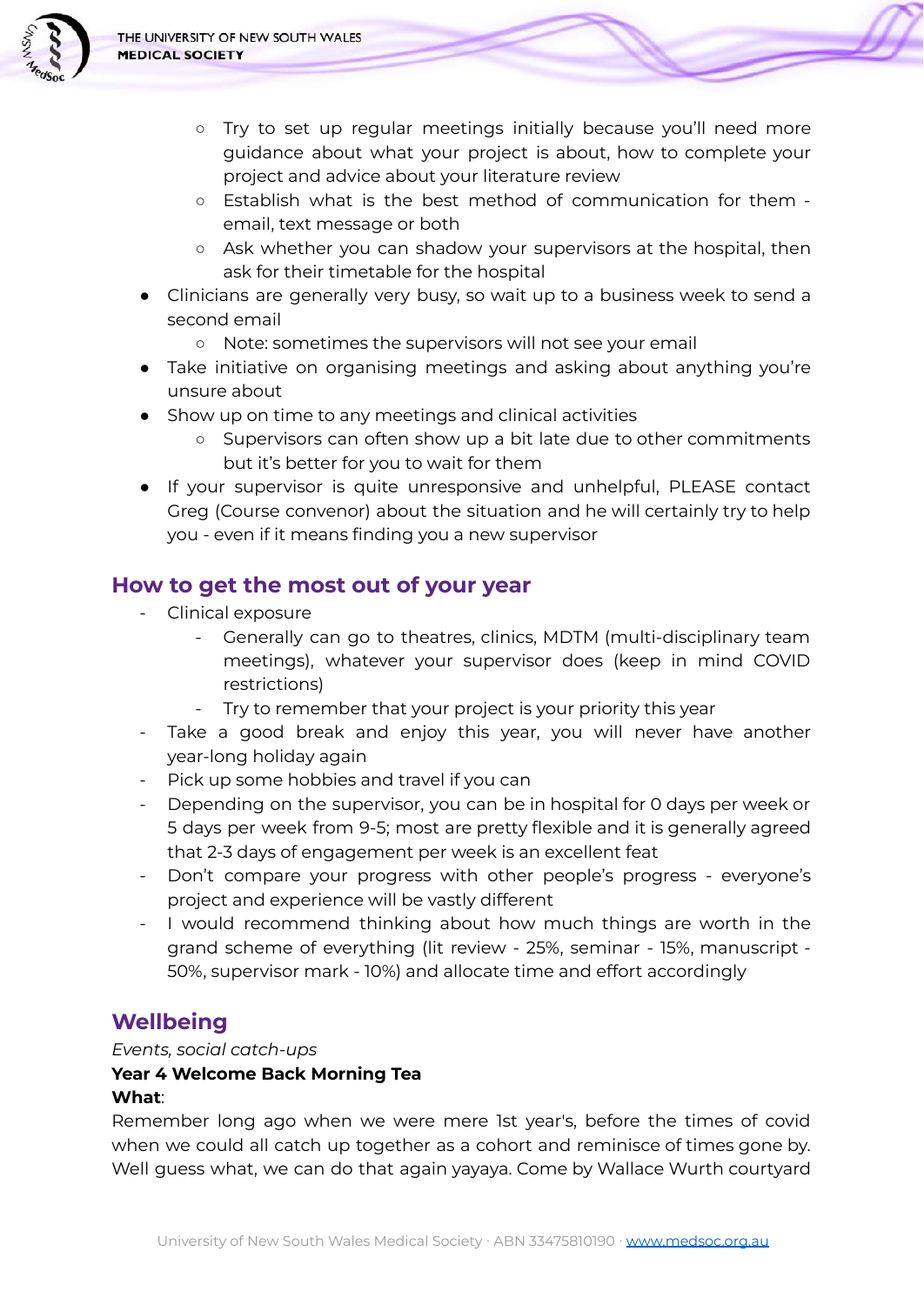

and catch up with your fellow fourth year peeps and staff members. There will be nibblies and wonderful times!!! **Where**: Wallace Wurth lawn **When**: 9am-12pm 14th February 2022 (TBC)

### **Mid-year Get together**

#### **What**

Getting those mid year study grind blues. You're in luck cause we have the most brilliant social event for you. We have no idea where it'll be but we know it'll be brilliant...music, dancing, fantastic vibes, it'll have it all  $\ddot{\bullet}$ 

**Where:** Super secret **When:** 13 July 2022 (TBC)

### **Phase 3 Transition Info Night**

#### **What**

Feeling confused about phase 3. Me too ahhhhh. Well hopefully this informative night with a pannel of speakers will wish those worries away. A range of students and staff from phase 3 will outline the expectations and tasks of year 5 and 6, letting us know how to excel in the final part of our medical student journey.

#### **Where:** Zoom

**When:** 24th October 2022 (TBC)

### **End of Year Celebration Party**

#### **What**

We've done it team, adios ILP/Honours hello the last holidays we'll experience for a long time. To celebrate this tremendous milestone (⅔ of a medical degree completed) we've planned a stellar night out for you to cap of the year's end. Get excited and let loose, you all deserve it

**Where:** TBC

**When:** 18th November 2022 (TBC)

### *Looking after yourself*

If you are feeling overwhelmed, stressed, down or just not your usual self, please talk to somebody. This can be a family member, a friend or your clinical school supervisors, regardless of whether you seek professional help or not. It is advised, however that you go a step further and talk to a professional - this can be your G.P! The Australian Medical Association has a database (linked below) containing contact information for General Practitioners who have expressed an interest in taking on doctors in training as patients and are keen to help with your wellbeing: <https://www.amansw.com.au/member-benefits/gps-for-doctors-in-training/>

### **Year 4 Convenors**

Greg Smith has weekly drop-in sessions to answer any questions you may have about fourth year! Make sure to check MS Teams for the meeting link and